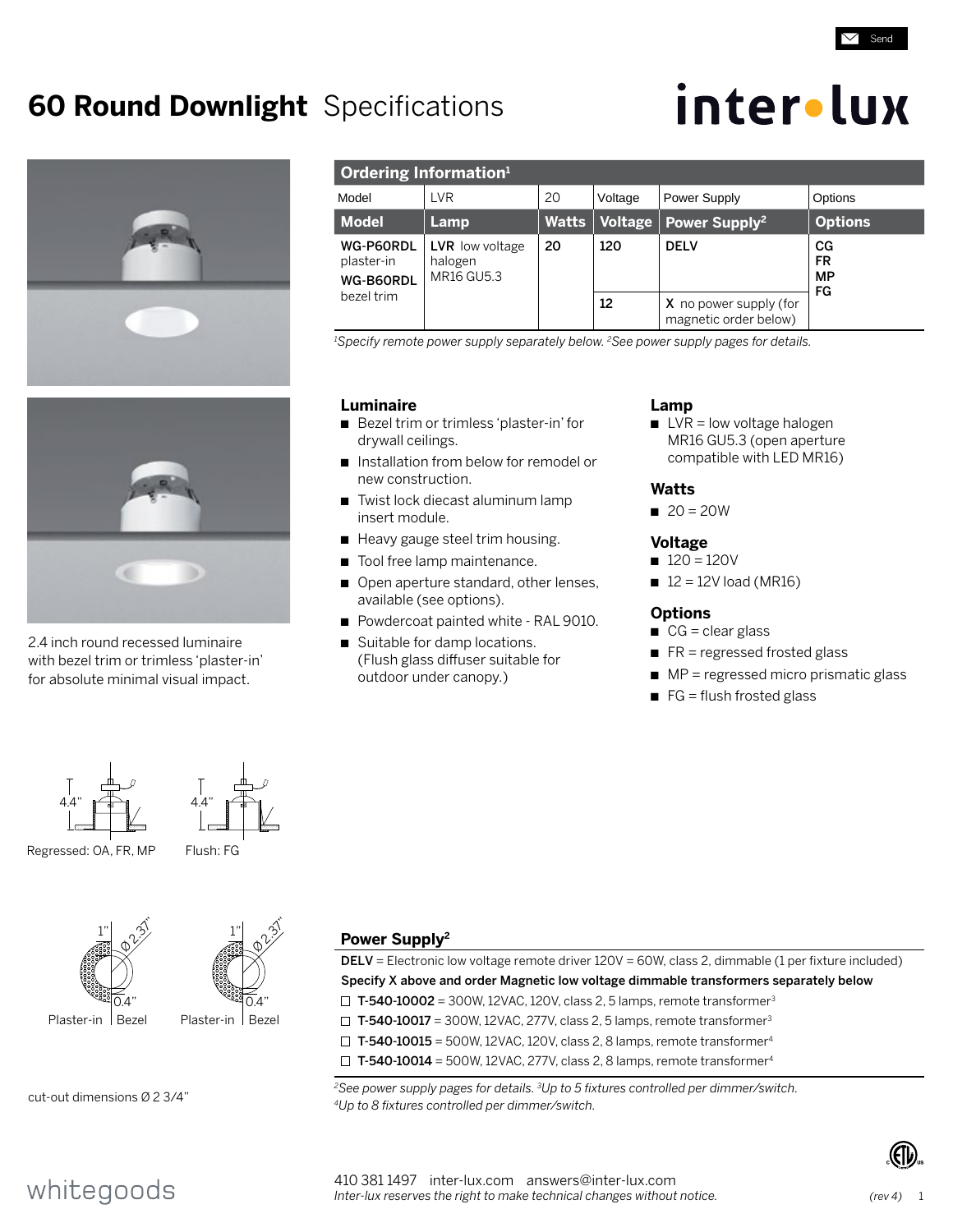# **60 Round Downlight** Dimensions

# inter•lux







Frame and insert with optional frosted flush glass

cut-out dimensions Ø 2 3/4" *1 Connectors included. Class II low voltage wire supplied by others. See power supply page for details.*



# whitegoods

410 381 1497 inter-lux.com answers@inter-lux.com *Inter-lux reserves the right to make technical changes without notice.* 2